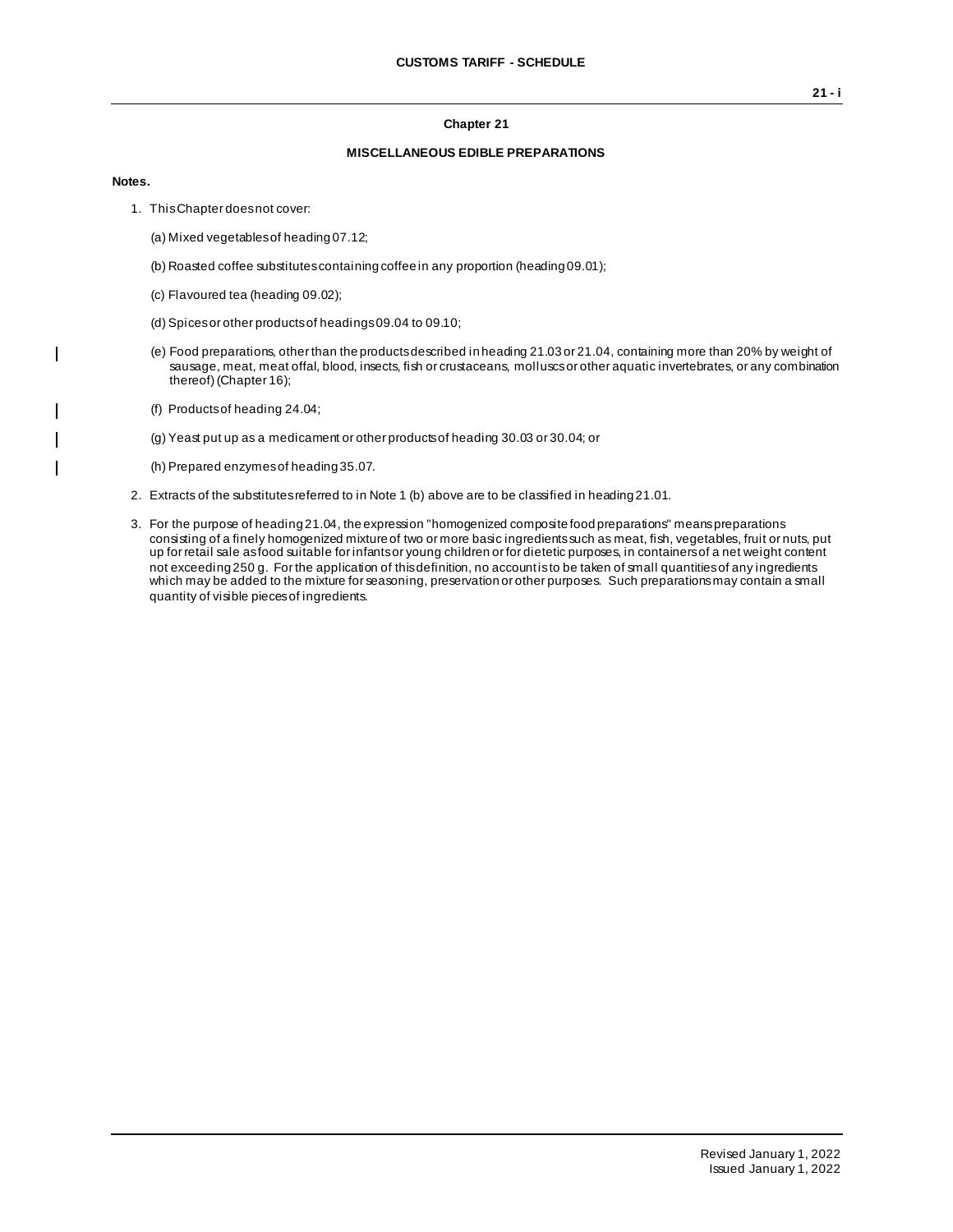## **CUSTOMS TARIFF - SCHEDULE**

| <b>Tariff</b><br>Item | SS | <b>Description of Goods</b>                                                                                                                                                                                                                                         | Unit of<br>Meas.  | MFN<br>Tariff | <b>Applicable</b><br><b>Preferential Tariffs</b>                                                                            |
|-----------------------|----|---------------------------------------------------------------------------------------------------------------------------------------------------------------------------------------------------------------------------------------------------------------------|-------------------|---------------|-----------------------------------------------------------------------------------------------------------------------------|
| 21.01                 |    | Extracts, essences and concentrates, of coffee, tea or maté and<br>preparations with a basis of these products or with a basis of coffee, tea<br>or maté; roasted chicory and other roasted coffee substitutes, and<br>extracts, essences and concentrates thereof. |                   |               |                                                                                                                             |
|                       |    | -Extracts, essences and concentrates, of coffee, and preparations with a<br>basis of these extracts, essences or concentrates or with a basis of<br>coffee:                                                                                                         |                   |               |                                                                                                                             |
| 2101.11               |    | --Extracts, essences and concentrates                                                                                                                                                                                                                               |                   |               |                                                                                                                             |
| 2101.11.10            |    | ---Instant coffee, not flavoured                                                                                                                                                                                                                                    |                   | Free          | CCCT, LDCT, GPT, UST,<br>MXT, CIAT, CT, CRT, IT,<br>NT, SLT, PT, COLT, JT,<br>PAT, HNT, KRT, CEUT,<br>UAT, CPTPT, UKT: Free |
|                       |    | $---Other:$                                                                                                                                                                                                                                                         | <b>KGM</b>        |               |                                                                                                                             |
|                       |    |                                                                                                                                                                                                                                                                     | KGM<br><b>KGM</b> |               |                                                                                                                             |
| 2101.11.90            |    | $- -$ Other                                                                                                                                                                                                                                                         |                   | Free          | CCCT, LDCT, GPT, UST,<br>MXT, CIAT, CT, CRT, IT,<br>NT, SLT, PT, COLT, JT,<br>PAT, HNT, KRT, CEUT,<br>UAT, CPTPT, UKT: Free |
|                       |    |                                                                                                                                                                                                                                                                     | KGM<br>KGM        |               |                                                                                                                             |
|                       |    | 2101.12.00 00 - -Preparations with a basis of extracts, essences or concentrates or<br>with a basis of coffee                                                                                                                                                       | KGM               | Free          | CCCT, LDCT, GPT, UST,<br>MXT, CIAT, CT, CRT, IT,<br>NT, SLT, PT, COLT, JT,<br>PAT, HNT, KRT, CEUT,<br>UAT, CPTPT, UKT: Free |
| 2101.20.00            |    | -Extracts, essences and concentrates, of tea or maté, and preparations<br>with a basis of these extracts, essences or concentrates or with a basis<br>of tea or maté                                                                                                |                   | Free          | CCCT, LDCT, GPT, UST,<br>MXT, CIAT, CT, CRT, IT,<br>NT, SLT, PT, COLT, JT,<br>PAT, HNT, KRT, CEUT,<br>UAT, CPTPT, UKT: Free |
|                       |    | 10 - - - - - Soluble or instant tea or maté, containing no sugar, cereal or other                                                                                                                                                                                   | KGM<br>KGM        |               |                                                                                                                             |
|                       |    | 2101.30.00 00 -Roasted chicory and other roasted coffee substitutes, and extracts,<br>essences and concentrates thereof                                                                                                                                             | KGM               | Free          | CCCT, LDCT, GPT, UST,<br>MXT, CIAT, CT, CRT, IT,<br>NT, SLT, PT, COLT, JT,<br>PAT, HNT, KRT, CEUT,<br>UAT, CPTPT, UKT: Free |
| 21.02                 |    | Yeasts (active or inactive); other single-cell micro-organisms, dead (but<br>not including vaccines of heading 30.02); prepared baking powders.                                                                                                                     |                   |               |                                                                                                                             |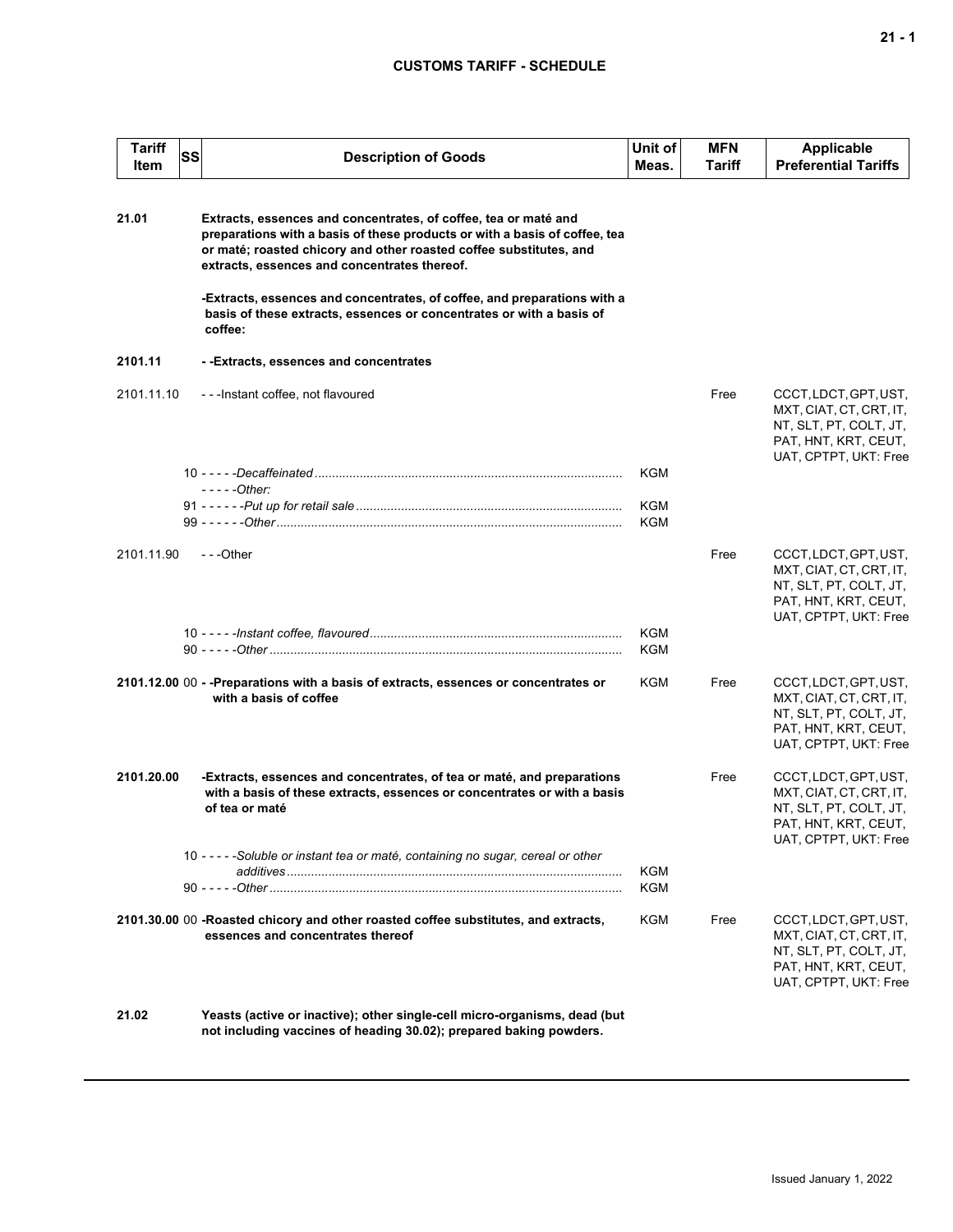| <b>Tariff</b><br><b>SS</b> | <b>Description of Goods</b>                                                                                              | Unit of<br>Meas.  | <b>MFN</b><br><b>Tariff</b> | <b>Applicable</b><br><b>Preferential Tariffs</b>                                                                                                    |
|----------------------------|--------------------------------------------------------------------------------------------------------------------------|-------------------|-----------------------------|-----------------------------------------------------------------------------------------------------------------------------------------------------|
| Item                       |                                                                                                                          | <b>KGM</b>        | Free                        |                                                                                                                                                     |
|                            | 2102.10.00 00 - Active yeasts                                                                                            |                   |                             | AUT, NZT, CCCT, LDCT,<br>UST, MXT, CT, CRT, IT,<br>NT, SLT, PT, COLT, JT,<br>PAT, HNT, KRT, CEUT,<br>UAT, CPTPT, UKT: Free                          |
|                            | 2102.20.00 00 - Inactive yeasts; other single-cell micro-organisms, dead                                                 | KGM               | Free                        | CCCT, LDCT, GPT, UST,<br>MXT, CIAT, CT, CRT, IT,<br>NT, SLT, PT, COLT, JT,<br>PAT, HNT, KRT, CEUT,<br>UAT, CPTPT, UKT: Free                         |
|                            | 2102.30.00 00 -Prepared baking powders                                                                                   | KGM               | Free                        | CCCT, LDCT, GPT, UST,<br>MXT, CIAT, CT, CRT, IT,<br>NT, SLT, PT, COLT, JT,<br>PAT, HNT, KRT, CEUT,<br>UAT, CPTPT, UKT: Free                         |
| 21.03                      | Sauces and preparations therefor; mixed condiments and mixed<br>seasonings; mustard flour and meal and prepared mustard. |                   |                             |                                                                                                                                                     |
|                            | 2103.10.00 00 -Soya sauce                                                                                                | <b>KGM</b>        | 9.5%                        | CCCT, LDCT, UST,<br>MXT, CIAT, CT, CRT, IT,<br>NT, SLT, PT, COLT, JT,<br>PAT, HNT, KRT, CEUT,<br>UAT, CPTPT, UKT: Free<br><b>AUT: 7%</b><br>NZT: 7% |
| 2103.20                    | -Tomato ketchup and other tomato sauces                                                                                  |                   |                             |                                                                                                                                                     |
|                            | 2103.20.10 00 - - - Tomato ketchup                                                                                       | <b>KGM</b>        | 12.5%                       | CCCT, LDCT, UST,<br>MXT, CIAT, CT, CRT, PT,<br>COLT, JT, PAT, HNT,<br>KRT, CEUT, UAT,<br>CPTPT, UKT: Free<br>IT: 6%<br>NT: 6%<br>SLT: 6%            |
| 2103.20.90                 | ---Other                                                                                                                 |                   | 12.5%                       | CCCT, LDCT, UST,<br>MXT, CIAT, CT, CRT, PT,<br>COLT, JT, PAT, HNT,<br>KRT, CEUT, UAT,<br>CPTPT, UKT: Free<br>IT: 6%<br>NT: 6%<br>SLT: 6%            |
|                            |                                                                                                                          | KGM               |                             |                                                                                                                                                     |
|                            | - - - - - Other:                                                                                                         | KGM<br><b>KGM</b> |                             |                                                                                                                                                     |
| 2103.30                    | -Mustard flour and meal and prepared mustard                                                                             |                   |                             |                                                                                                                                                     |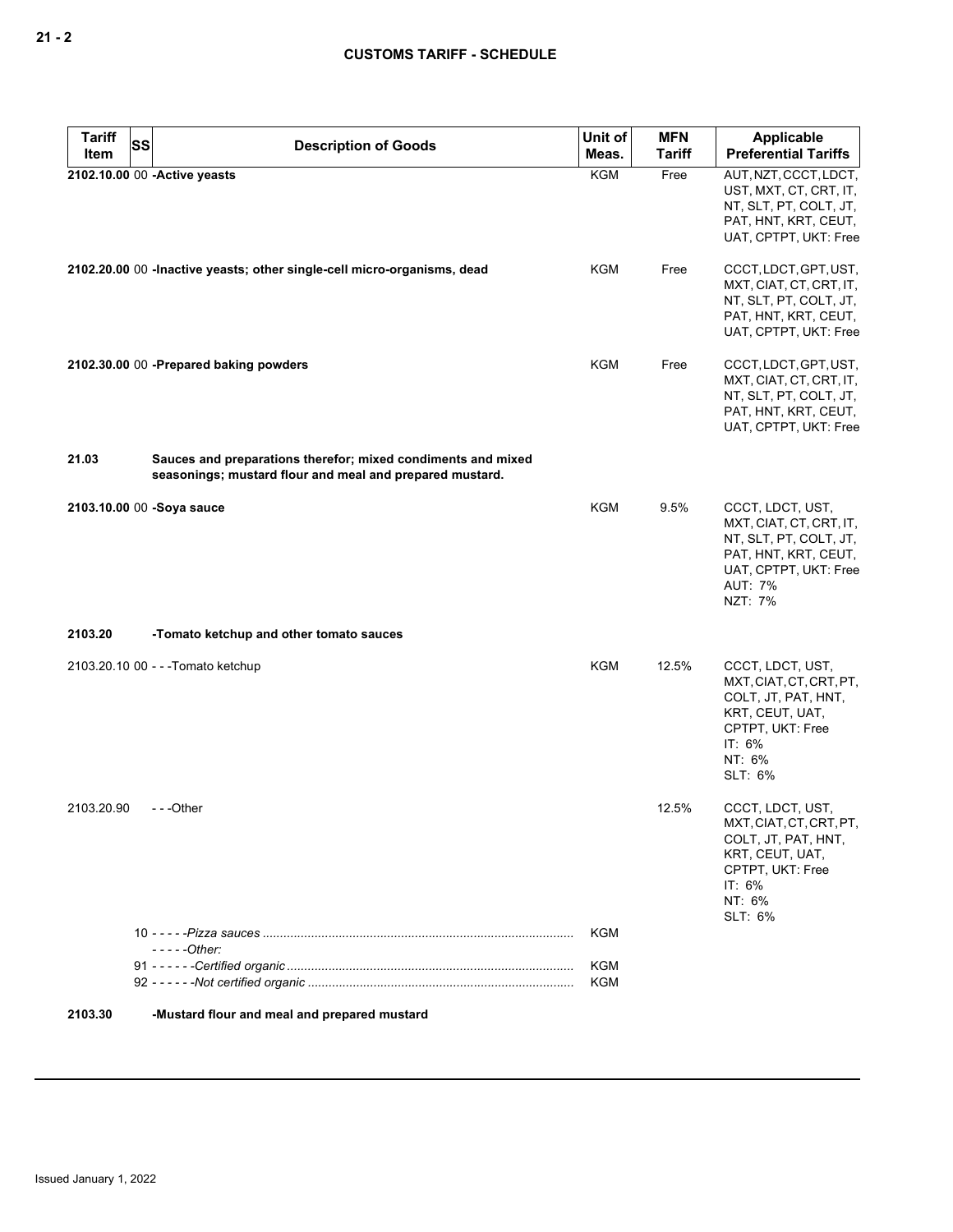| <b>Tariff</b><br>Item | SS | <b>Description of Goods</b>                                                             | Unit of<br>Meas.  | <b>MFN</b><br><b>Tariff</b> | Applicable<br><b>Preferential Tariffs</b>                                                                                                                   |
|-----------------------|----|-----------------------------------------------------------------------------------------|-------------------|-----------------------------|-------------------------------------------------------------------------------------------------------------------------------------------------------------|
|                       |    | 2103.30.10 00 - - - Mustard flour and meal                                              | <b>KGM</b>        | 3%                          | CCCT, LDCT, GPT, UST,<br>MXT, CIAT, CT, CRT, IT,<br>NT, SLT, PT, COLT, JT,<br>PAT, HNT, KRT, CEUT,<br>UAT, CPTPT, UKT: Free                                 |
|                       |    | 2103.30.20 00 - - - Prepared mustard                                                    | KGM               | 9.5%                        | CCCT, LDCT, UST,<br>MXT, CIAT, CT, CRT, IT,<br>NT, SLT, PT, COLT, JT,<br>PAT, HNT, KRT, CEUT,<br>UAT, CPTPT, UKT: Free                                      |
| 2103.90               |    | -Other                                                                                  |                   |                             |                                                                                                                                                             |
| 2103.90.10            |    | --Mayonnaise and salad dressing                                                         |                   | 11%                         | CCCT, LDCT, UST,<br>MXT, CIAT, CT, CRT, IT,<br>NT, SLT, PT, COLT, JT,<br>PAT, HNT, KRT, CEUT,<br>UAT, CPTPT, UKT: Free<br>GPT: 8%                           |
|                       |    |                                                                                         | KGM<br><b>KGM</b> |                             |                                                                                                                                                             |
|                       |    |                                                                                         |                   |                             |                                                                                                                                                             |
|                       |    | 2103.90.20 00 - - - Mixed condiments and mixed seasonings                               | KGM               | 8%                          | CCCT, LDCT, UST,<br>MXT, CIAT, CT, CRT, IT,<br>NT, SLT, PT, COLT, JT,<br>PAT, HNT, KRT, CEUT,<br>UAT, CPTPT, UKT: Free<br>AUT: 5.5%<br>NZT: 5.5%<br>GPT: 5% |
| 2103.90.90            |    | ---Other                                                                                |                   | 9.5%                        | CCCT, LDCT, UST,<br>MXT, CIAT, CT, CRT, IT,<br>NT, SLT, PT, COLT, JT,<br>PAT, HNT, KRT, CEUT,<br>UAT, CPTPT, UKT: Free<br><b>AUT: 7%</b><br>NZT: 7%         |
|                       |    |                                                                                         | KGM<br><b>KGM</b> |                             |                                                                                                                                                             |
| 21.04                 |    | Soups and broths and preparations therefor; homogenized composite<br>food preparations. |                   |                             |                                                                                                                                                             |
|                       |    | 2104.10.00 00 -Soups and broths and preparations therefor                               | <b>KGM</b>        | 6%                          | CCCT, LDCT, UST,<br>MXT, CIAT, CT, CRT, IT,<br>NT, SLT, PT, COLT, JT,<br>PAT, HNT, KRT, CEUT,<br>UAT, CPTPT, UKT: Free                                      |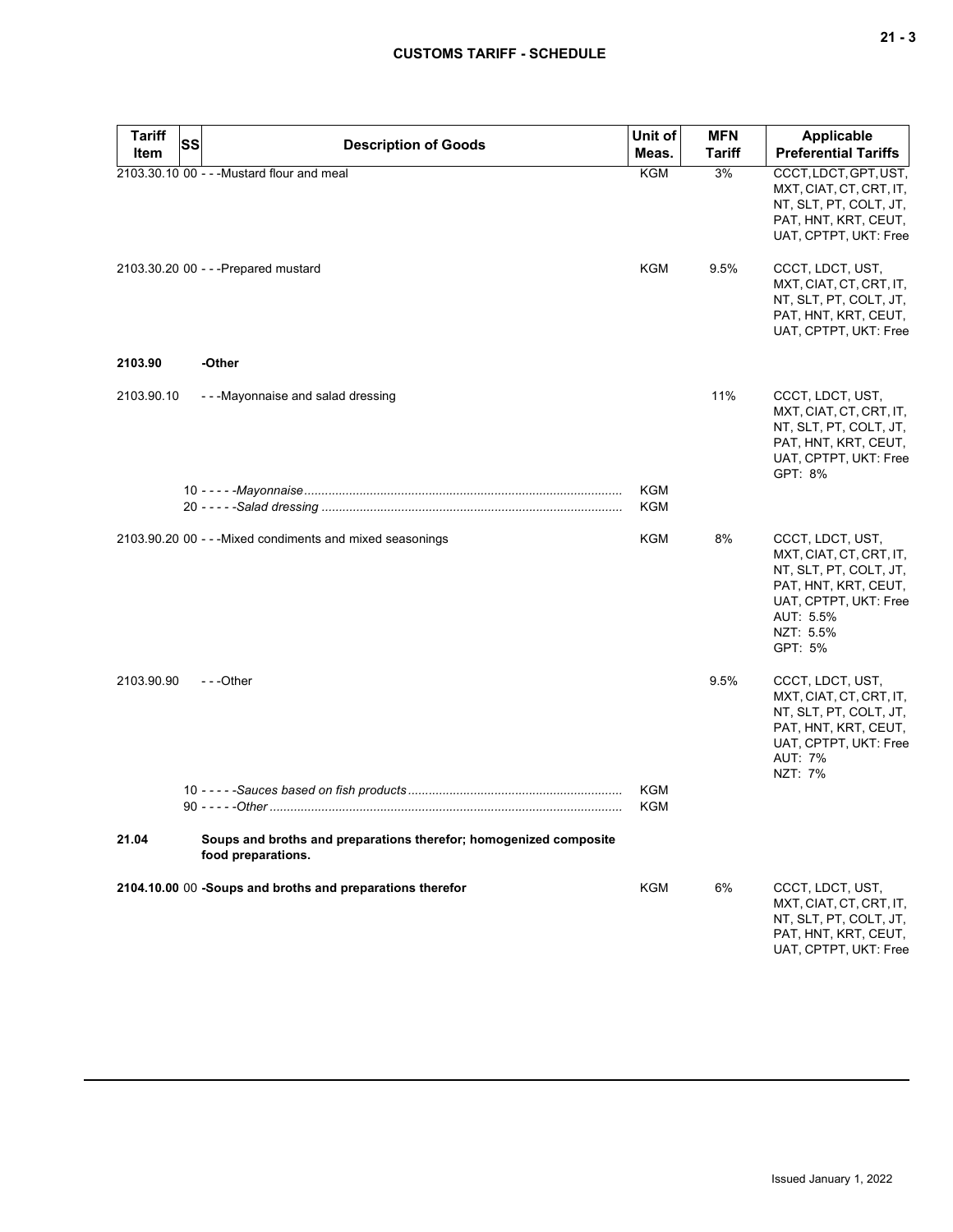| <b>Tariff</b><br><b>SS</b><br>Item | <b>Description of Goods</b>                                                   | Unit of<br>Meas.                | <b>MFN</b><br><b>Tariff</b>            | Applicable<br><b>Preferential Tariffs</b>                                                                                                                   |
|------------------------------------|-------------------------------------------------------------------------------|---------------------------------|----------------------------------------|-------------------------------------------------------------------------------------------------------------------------------------------------------------|
|                                    | 2104.20.00 00 -Homogenized composite food preparations                        | <b>KGM</b>                      | 11%                                    | CCCT, LDCT, UST,<br>MXT, CIAT, CT, CRT, PT,                                                                                                                 |
|                                    |                                                                               |                                 |                                        | COLT, JT, PAT, HNT,<br>KRT, CEUT, UAT,<br>CPTPT, UKT: Free<br>GPT: 5%<br>IT: 5.5%<br>NT: 5.5%<br>SLT: 5.5%                                                  |
| 2105.00                            | Ice cream and other edible ice, whether or not containing cocoa.              |                                 |                                        |                                                                                                                                                             |
|                                    | 2105.00.10 00 - - - Flavoured ice and ice sherbets                            | <b>KGM</b>                      | 9.5%                                   | CCCT, LDCT, UST,<br>CIAT, CT, CRT, PT,<br>COLT, JT, PAT, HNT,<br>KRT, CEUT, UAT,<br><b>UKT: Free</b><br>GPT: 5%<br>IT: 5%<br>NT: 5%<br>SLT: 5%<br>CPTPT: 5% |
|                                    | $--$ Other:                                                                   |                                 |                                        |                                                                                                                                                             |
| 2105.00.91                         | ----Within access commitment                                                  | KGM                             | 6.5%                                   | CCCT, LDCT, UST,<br>CIAT, CT, IT, NT, SLT,<br>PT, COLT, JT, PAT,<br>CEUT, UAT, CPTPT,<br><b>UKT: Free</b><br>GPT: 6.5%                                      |
|                                    |                                                                               | KGM<br>KGM                      |                                        |                                                                                                                                                             |
| 2105.00.92                         | ----Over access commitment                                                    |                                 | 277% but not<br>less than<br>\$1.16/kg |                                                                                                                                                             |
|                                    |                                                                               | KGM<br><b>KGM</b><br><b>KGM</b> |                                        |                                                                                                                                                             |
| 21.06                              | Food preparations not elsewhere specified or included.                        |                                 |                                        |                                                                                                                                                             |
| 2106.90                            | 2106.10.00 00 -Protein concentrates and textured protein substances<br>-Other | KGM                             | 11%                                    | CCCT, LDCT, UST,<br>MXT, CIAT, CT, CRT, PT,<br>COLT, JT, PAT, HNT,<br>KRT, CEUT, UAT,<br>CPTPT, UKT: Free<br>GPT: 5%<br>IT: 5.5%<br>NT: 5.5%<br>SLT: 5.5%   |

 $\mathbf{I}$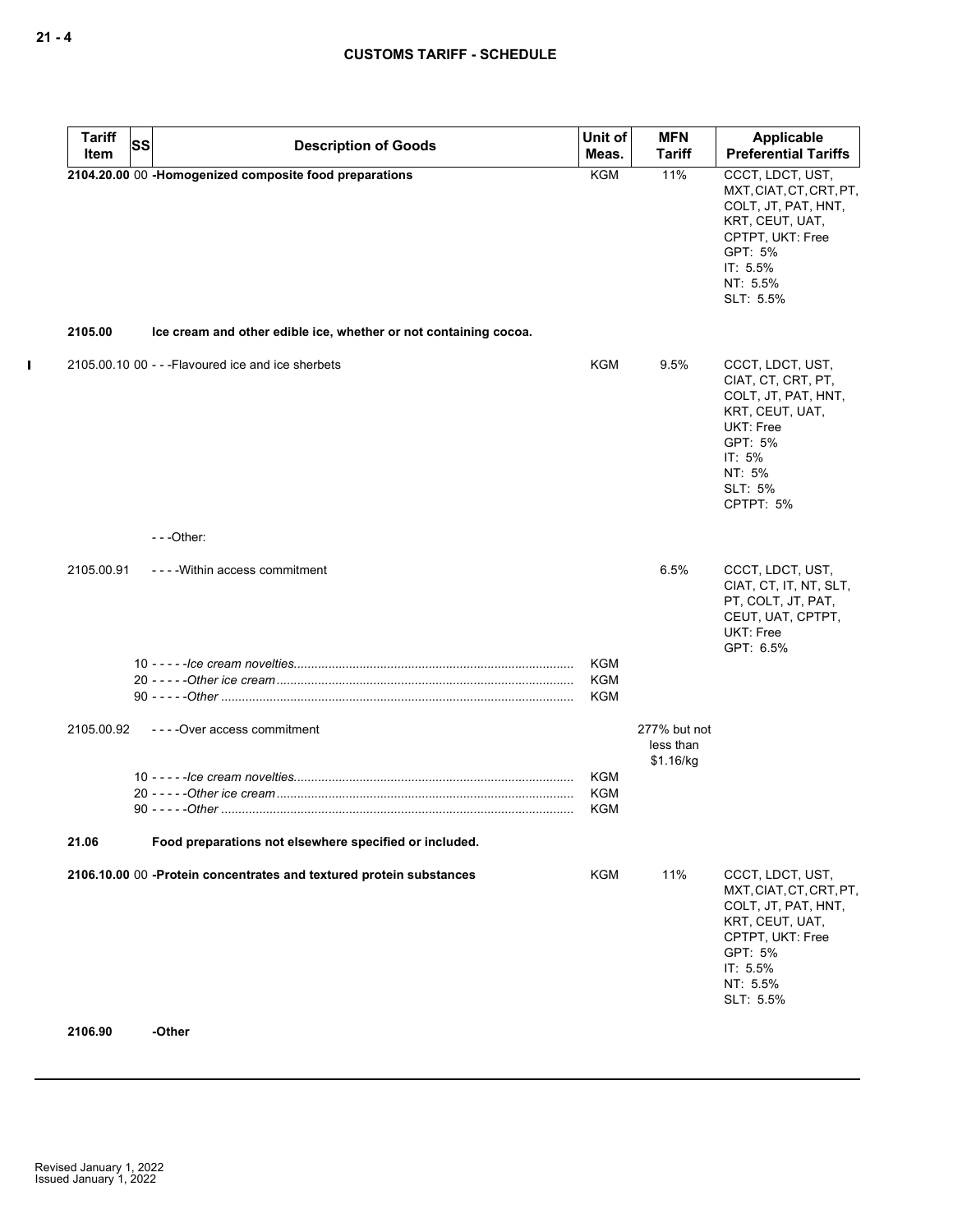# **CUSTOMS TARIFF - SCHEDULE**

|  |  | ×<br>۰. |
|--|--|---------|
|--|--|---------|

| <b>Tariff</b><br>Item | <b>SS</b> | <b>Description of Goods</b>                                                                                                                                                                                                                                                                                     | Unit of<br>Meas.         | <b>MFN</b><br><b>Tariff</b>            | <b>Applicable</b><br><b>Preferential Tariffs</b>                                                                            |
|-----------------------|-----------|-----------------------------------------------------------------------------------------------------------------------------------------------------------------------------------------------------------------------------------------------------------------------------------------------------------------|--------------------------|----------------------------------------|-----------------------------------------------------------------------------------------------------------------------------|
| 2106.90.10            |           | - - - Cream of coconut syrup for use in the manufacture of beverages;<br>Elderberry flower concentrate and Limeflower concentrate for use in the<br>manufacture of beverages;<br>Nutmeat substitutes;<br>Sour dough flavouring ingredients;<br>Tea substitutes;<br>Vegetable preparations for use as flavouring |                          | Free                                   | CCCT, LDCT, GPT, UST,<br>MXT, CIAT, CT, CRT, IT,<br>NT, SLT, PT, COLT, JT,<br>PAT, HNT, KRT, CEUT,<br>UAT, CPTPT, UKT: Free |
|                       |           |                                                                                                                                                                                                                                                                                                                 | KGM<br><b>KGM</b><br>KGM |                                        |                                                                                                                             |
|                       |           | - - - Syrups derived from cane or beet sugar, containing added colouring<br>matter;<br>Food concentrates and fruit syrups for use in beverages or other food<br>preparations:                                                                                                                                   |                          |                                        |                                                                                                                             |
|                       |           | 2106.90.21 00 - - - -Syrups derived from cane or beet sugar, containing, in the dry state, 90%<br>or more by weight of sugar and no added flavouring matter                                                                                                                                                     | KGM                      | 6%                                     | CCCT, LDCT, UST,<br>CIAT, CT, CRT, IT, NT,<br>SLT, PT, COLT, JT, PAT,<br>HNT, KRT, CEUT, UAT,<br>CPTPT, UKT: Free           |
| 2106.90.29            |           | - - - - Other                                                                                                                                                                                                                                                                                                   |                          | 6%                                     | CCCT, LDCT, UST,<br>MXT, CIAT, CT, CRT, IT,<br>NT, SLT, PT, COLT, JT,<br>PAT, HNT, KRT, CEUT,<br>UAT, CPTPT, UKT: Free      |
|                       |           | 10 - - - - - Food concentrates and fruit syrups, for use in beverages or other food                                                                                                                                                                                                                             | KGM<br>KGM               |                                        |                                                                                                                             |
|                       |           | - - - Milk, cream or butter substitutes and preparations suitable for use as<br>butter substitutes:                                                                                                                                                                                                             |                          |                                        |                                                                                                                             |
|                       |           | 2106.90.31 00 - - - - Milk, cream or butter substitutes, containing 50% or more by weight of<br>dairy content, within access commitment                                                                                                                                                                         | KGM                      | 5%                                     | CCCT, LDCT, UST, CT,<br>CRT, IT, NT, SLT, PT,<br>COLT, JT, PAT, HNT,<br>CEUT, UAT, CPTPT,<br>UKT: Free<br>GPT: 5%           |
|                       |           | 2106.90.32 00 - - - - Milk, cream or butter substitutes, containing 50% or more by weight of<br>dairy content, over access commitment                                                                                                                                                                           | KGM                      | 212% but not<br>less than<br>\$2.11/kg |                                                                                                                             |
|                       |           | 2106.90.33 00 - - - - Preparations, containing more than 15% by weight of milk fat but less<br>than 50% by weight of dairy content, suitable for use as butter<br>substitutes, within access commitment                                                                                                         | KGM                      | 5%                                     | CCCT, LDCT, UST,<br>MXT, CT, CRT, IT, NT,<br>SLT, PT, COLT, JT, PAT,<br>HNT, CEUT, UAT,<br>CPTPT, UKT: Free<br>GPT: 5%      |
|                       |           | 2106.90.34 00 - - - - Preparations, containing more than 15% by weight of milk fat but less<br>than 50% by weight of dairy content, suitable for use as butter<br>substitutes, over access commitment                                                                                                           | KGM                      | 212% but not<br>less than<br>\$2.11/kg |                                                                                                                             |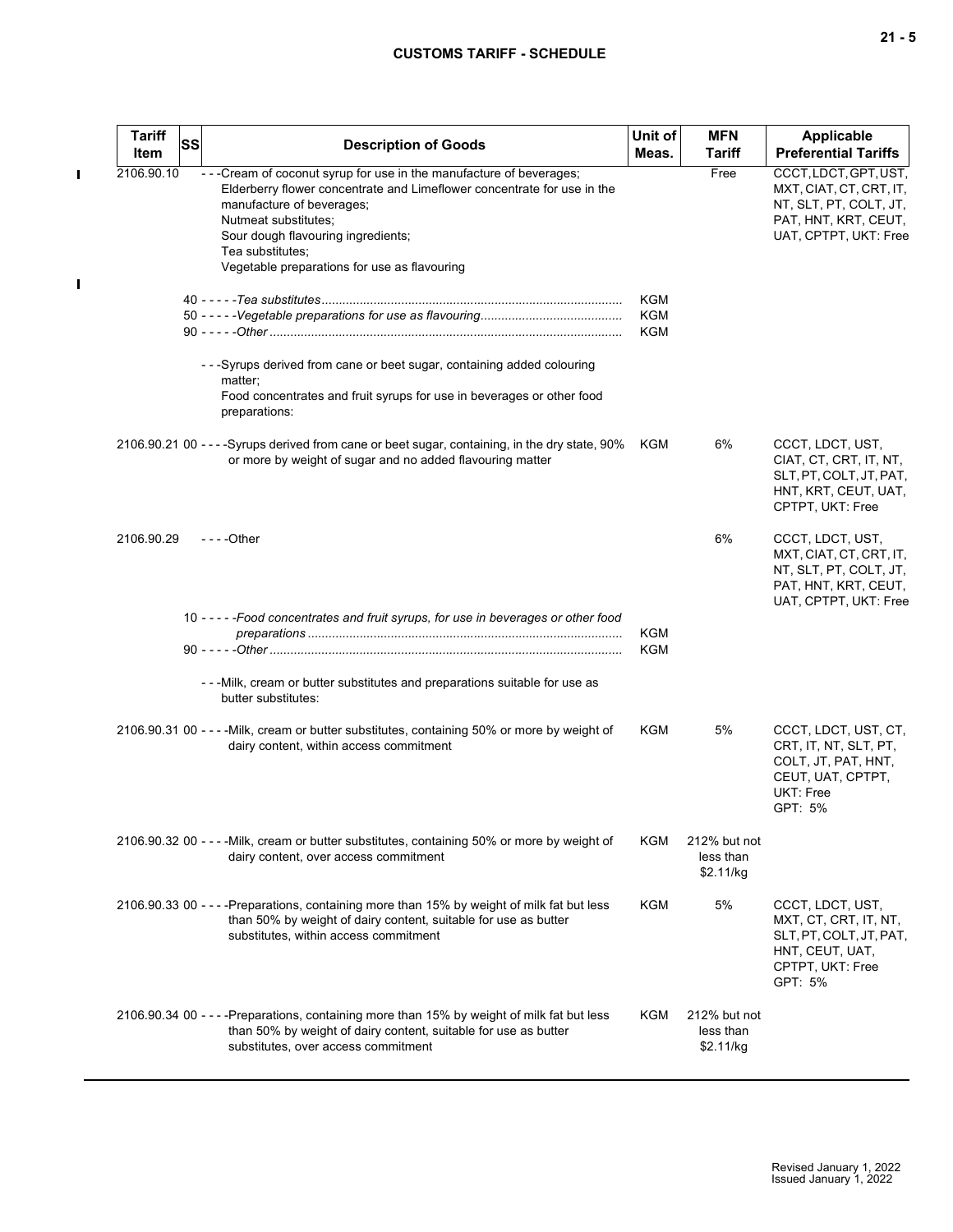|             | <b>Tariff</b><br>Item | SS | <b>Description of Goods</b>                                                                                                                                                                                                                                                                           | Unit of<br>Meas.  | <b>MFN</b><br><b>Tariff</b> | Applicable<br><b>Preferential Tariffs</b>                                                                                           |
|-------------|-----------------------|----|-------------------------------------------------------------------------------------------------------------------------------------------------------------------------------------------------------------------------------------------------------------------------------------------------------|-------------------|-----------------------------|-------------------------------------------------------------------------------------------------------------------------------------|
| П           |                       |    | 2106.90.35 00 - - - - Milk or cream substitutes, containing, in the dry state, over 10% by<br>weight of milk solids but less than 50% by weight of dairy content, and<br>butter substitutes, containing, in the dry state, over 10% by weight of milk<br>solids but 15% or less by weight of milk fat | <b>KGM</b>        | 8%                          | CCCT, LDCT, UST,<br>MXT, CT, CRT, IT, NT,<br>SLT, PT, COLT, JT, PAT,<br>HNT, KRT, CEUT, UAT,<br>CPTPT, UKT: Free<br>GPT: 5%         |
| П           | 2106.90.39            |    | $--$ Other                                                                                                                                                                                                                                                                                            |                   | 8%                          | CCCT, LDCT, UST,<br>MXT, CT, CRT, IT, NT,<br>SLT, PT, COLT, JT, PAT,<br>HNT, KRT, CEUT, UAT,<br>CPTPT, UKT: Free<br>GPT: 5%         |
|             |                       |    |                                                                                                                                                                                                                                                                                                       | KGM<br>KGM<br>KGM |                             |                                                                                                                                     |
|             |                       |    | - - - Cheese fondue;<br>Popping corn, prepared and packaged for use with microwave ovens;<br>Protein hydrolysates:                                                                                                                                                                                    |                   |                             |                                                                                                                                     |
| П           | 2106.90.41            |    | ----Cheese fondue;<br>Popping corn, prepared and packaged for use with microwave ovens                                                                                                                                                                                                                |                   | 6%                          | CCCT, LDCT, UST,<br>MXT, CIAT, CT, CRT,<br>SLT, PT, COLT, JT, PAT,<br>HNT, KRT, CEUT, UAT,<br>CPTPT, UKT: Free<br>GPT: 5%           |
|             |                       |    | 20 - - - - - Popping corn, prepared and packaged for use with microwave ovens                                                                                                                                                                                                                         | <b>KGM</b><br>KGM |                             |                                                                                                                                     |
| $\mathbf I$ |                       |    | 2106.90.42 00 - - - - Protein hydrolysates                                                                                                                                                                                                                                                            | KGM               | 6%                          | CCCT, LDCT, UST,<br>MXT, CIAT, CT, CRT,<br>SLT, PT, COLT, JT, PAT,<br>HNT, KRT, CEUT, UAT,<br>CPTPT, UKT: Free<br>GPT: 5%           |
|             |                       |    | ---Egg preparations, containing 50% or more by weight of eggs:                                                                                                                                                                                                                                        |                   |                             |                                                                                                                                     |
|             |                       |    | 2106.90.51 00 - - - - Within access commitment                                                                                                                                                                                                                                                        | <b>KGM</b>        | $6.68$ ¢/kg                 | CCCT, LDCT, UST, CT,<br>CRT, PT, COLT, JT, PAT,<br>HNT, CEUT, UAT,<br>CPTPT, UKT: Free                                              |
|             |                       |    | 2106.90.52 00 - - - - Over access commitment                                                                                                                                                                                                                                                          | <b>KGM</b>        | \$1.45/kg                   |                                                                                                                                     |
|             |                       |    | $--$ Other:                                                                                                                                                                                                                                                                                           |                   |                             |                                                                                                                                     |
|             |                       |    | 2106.90.91 00 - - - Concentrated juice of any single fruit or vegetable, fortified with vitamins<br>or minerals                                                                                                                                                                                       | <b>LTR</b>        | Free                        | AUT, NZT, CCCT, LDCT,<br>GPT, UST, MXT, CIAT,<br>CT, CRT, IT, NT, SLT, PT,<br>COLT, JT, PAT, HNT,<br>CEUT, UAT, CPTPT,<br>UKT: Free |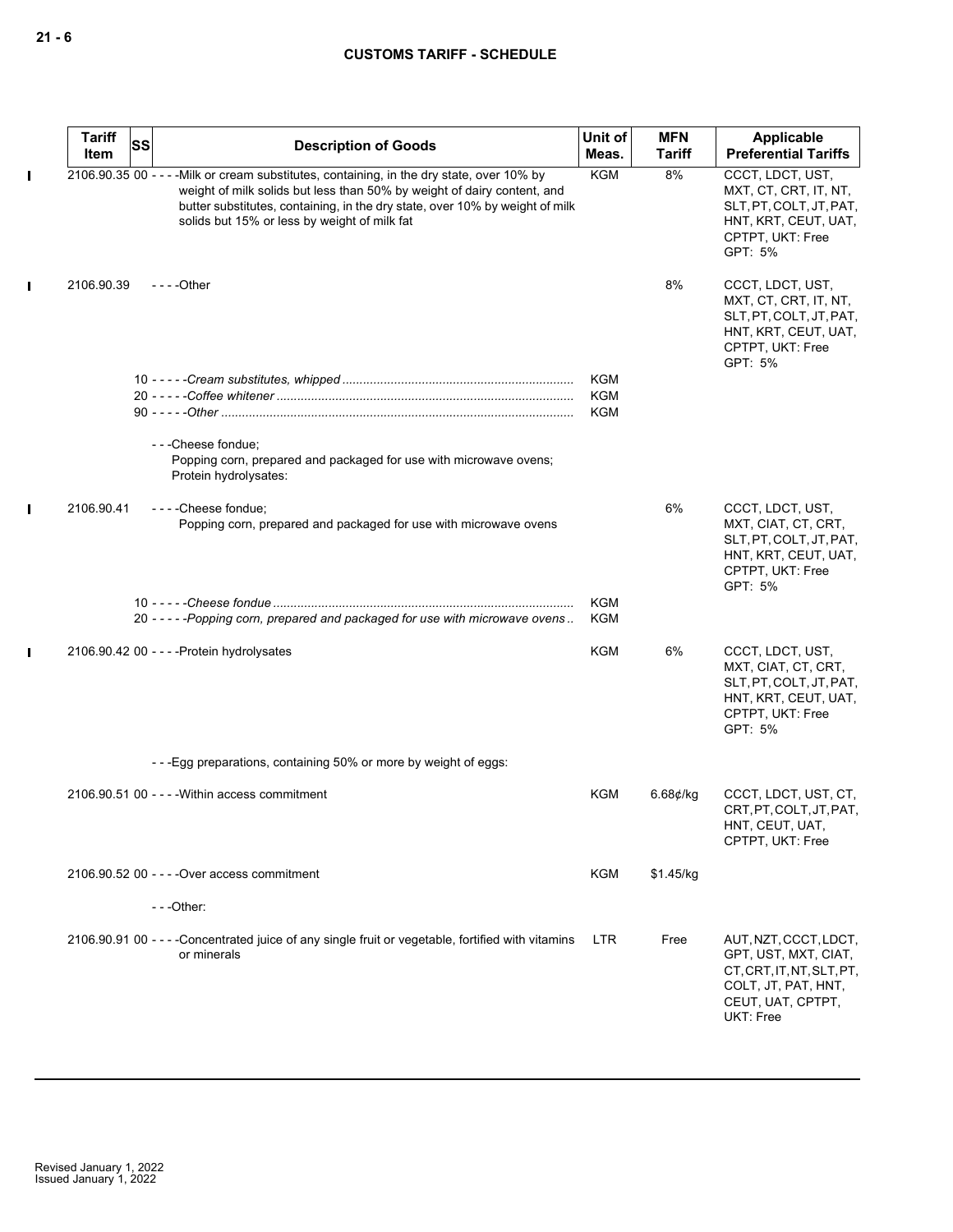| <b>Tariff</b> | <b>SS</b> | <b>Description of Goods</b>                                                                                                                                                                                | Unit of                  | <b>MFN</b>                                   | <b>Applicable</b>                                                                                                                                              |
|---------------|-----------|------------------------------------------------------------------------------------------------------------------------------------------------------------------------------------------------------------|--------------------------|----------------------------------------------|----------------------------------------------------------------------------------------------------------------------------------------------------------------|
| Item          |           |                                                                                                                                                                                                            | Meas.                    | <b>Tariff</b>                                | <b>Preferential Tariffs</b>                                                                                                                                    |
|               |           | 2106.90.92 00 - - - - Concentrated mixtures of fruit or vegetable juices, fortified with vitamins<br>or minerals                                                                                           | <b>LTR</b>               | Free                                         | AUT, NZT, CCCT, LDCT,<br>GPT, UST, MXT, CIAT,<br>CT.CRT.IT.NT.SLT.PT.<br>COLT, JT, PAT, HNT,<br>CEUT, UAT, CPTPT,<br>UKT: Free                                 |
|               |           | 2106.90.93 00 - - - - Containing 50% or more by weight of dairy content, within access<br>commitment                                                                                                       | <b>KGM</b>               | 7%                                           | CCCT, LDCT, UST,<br>MXT, CT, CRT, PT,<br>COLT, JT, PAT, HNT,<br>CEUT, UAT, CPTPT,<br>UKT: Free<br>GPT: 7%                                                      |
|               |           | 2106.90.94 00 - - - - Containing 50% or more by weight of dairy content, over access<br>commitment                                                                                                         |                          | KGM 274.5% but not<br>less than<br>\$2.88/kg |                                                                                                                                                                |
| 2106.90.95    |           | ----Other preparations, containing, in the dry state, over 10% by weight of<br>milk solids but less than 50% by weight of dairy content                                                                    |                          | 8%                                           | CCCT, LDCT, UST,<br>MXT, CT, CRT, PT,<br>COLT, JT, PAT, HNT,<br>KRT, CEUT, UAT,<br>CPTPT, UKT: Free<br>GPT: 5%                                                 |
|               |           |                                                                                                                                                                                                            | <b>KGM</b><br><b>KGM</b> |                                              |                                                                                                                                                                |
|               |           | 2106.90.96 00 - - - - Compound alcoholic preparations, not based on one or more odoriferous<br>substances, with an alcoholic strength exceeding 0.5% by volume, for<br>use in the manufacture of beverages | <b>LTR</b>               | Free                                         | CCCT, LDCT, GPT, UST,<br>MXT, CIAT, CT, CRT, IT,<br>NT, SLT, PT, COLT, JT,<br>PAT, HNT, KRT, CEUT,<br>UAT, CPTPT, UKT: Free                                    |
|               |           | 2106.90.97 00 - - - - Fruit flavoured powders for use in the manufacture of pharmaceuticals,<br>food products or beverages                                                                                 | KGM                      | Free                                         | AUT, NZT, CCCT, LDCT,<br>GPT, UST, MXT, CIAT,<br>CT, CRT, PT, COLT, JT,<br>PAT, HNT, KRT, CEUT,<br>UAT, CPTPT, UKT: Free                                       |
|               |           | 2106.90.98 00 - - - - Jelly powders, ice cream powders and powders for similar preparations                                                                                                                | KGM                      | Free                                         | AUT, NZT, CCCT, LDCT,<br>GPT, UST, MXT, CIAT,<br>CT, CRT, IT, NT, SLT, PT,<br>COLT, JT, PAT, HNT,<br>KRT, CEUT, UAT,<br>CPTPT, UKT: Free                       |
| 2106.90.99    |           | - - - - Other                                                                                                                                                                                              |                          | 10.5%                                        | CCCT, LDCT, UST,<br>MXT, CIAT, CT, CRT, IT,<br>NT, SLT, PT, COLT, JT,<br>PAT, HNT, KRT, CEUT,<br>UAT, CPTPT, UKT: Free<br><b>AUT: 8%</b><br>NZT: 8%<br>GPT: 5% |
|               |           |                                                                                                                                                                                                            | <b>KGM</b>               |                                              |                                                                                                                                                                |
|               |           | -----Sweets, gums and the like, containing synthetic sweetening agents:                                                                                                                                    | KGM                      |                                              |                                                                                                                                                                |

 $\mathbf{I}$